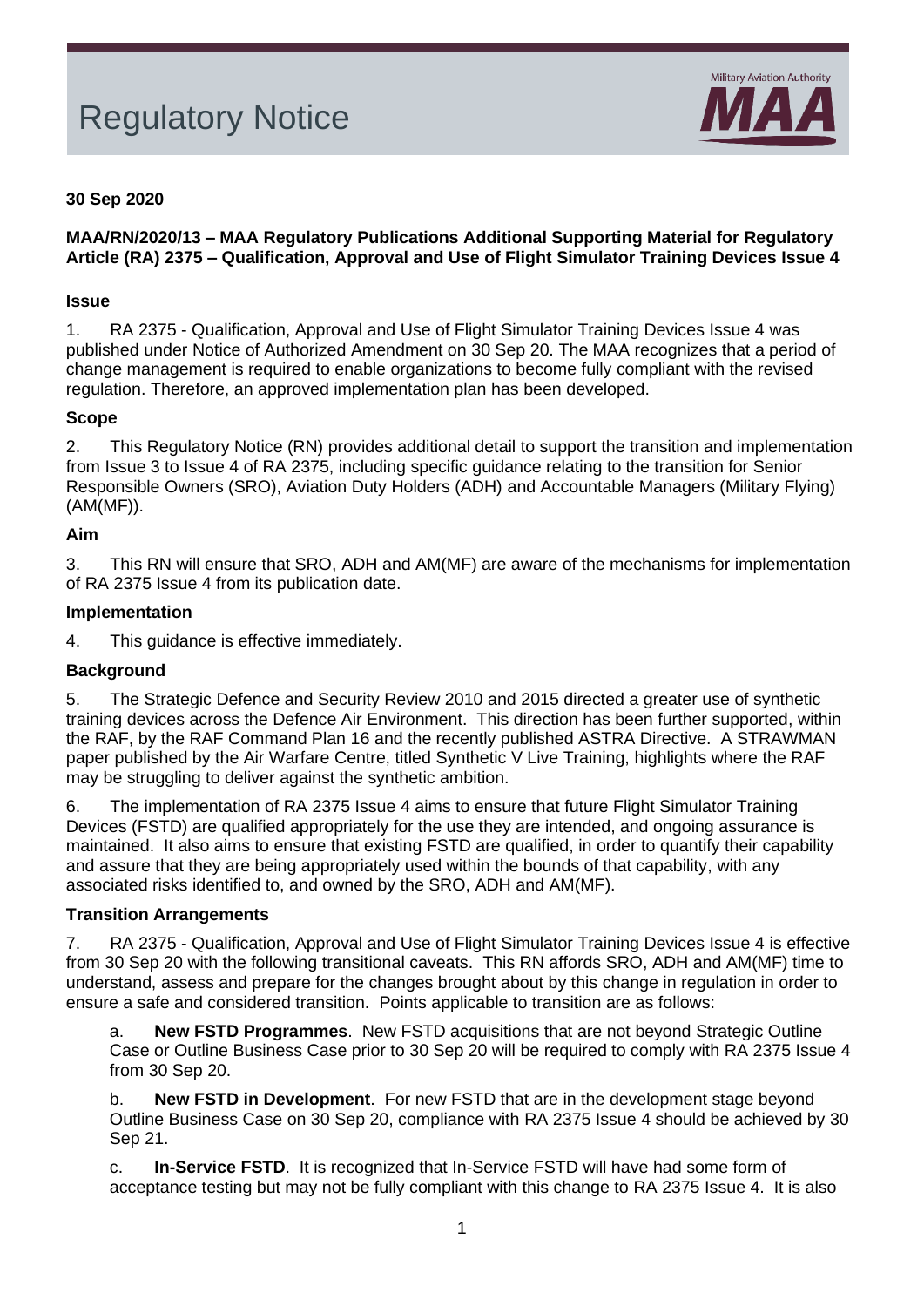recognized that where a third party has been contracted to provide FSTD services contracts may need amending to enable compliance. Therefore, compliance with RA 2375 Issue 4 should be achieved by 30 Sep 22. Any relevant legacy data may be used as supporting evidence to achieve compliance.

# **MAA Website**

8. Until 30 Sep 20 the current RA will remain on the MAA Regulatory Publications (MRP) page.

9. From 30 Sep 20, RA 2375 - Qualification, Approval and Use of Flight Simulator Training Devices Issue 4 will replace the current RA on the MRP page. To enable continued compliance with Issue 3 during the transition arrangements as detailed in this RN, Issue 3 is at Annex A. Prior to the compliance dates stated in para 7, there is no requirement to apply for a waiver to continue to use RA 2375 Issue 3.

# **Queries**

10. Any observations or requests for further guidance on the content of this RN should be submitted by email to [DSA-MAA-MRPEnquiries@mod.gov.uk.](mailto:DSA-MAA-MRPEnquiries@mod.gov.uk)

# **MAA Head of Operating Assurance**

Annex:

A. RA 2375 - Qualification, Approval and Use of Flight Simulator Training Devices Issue 3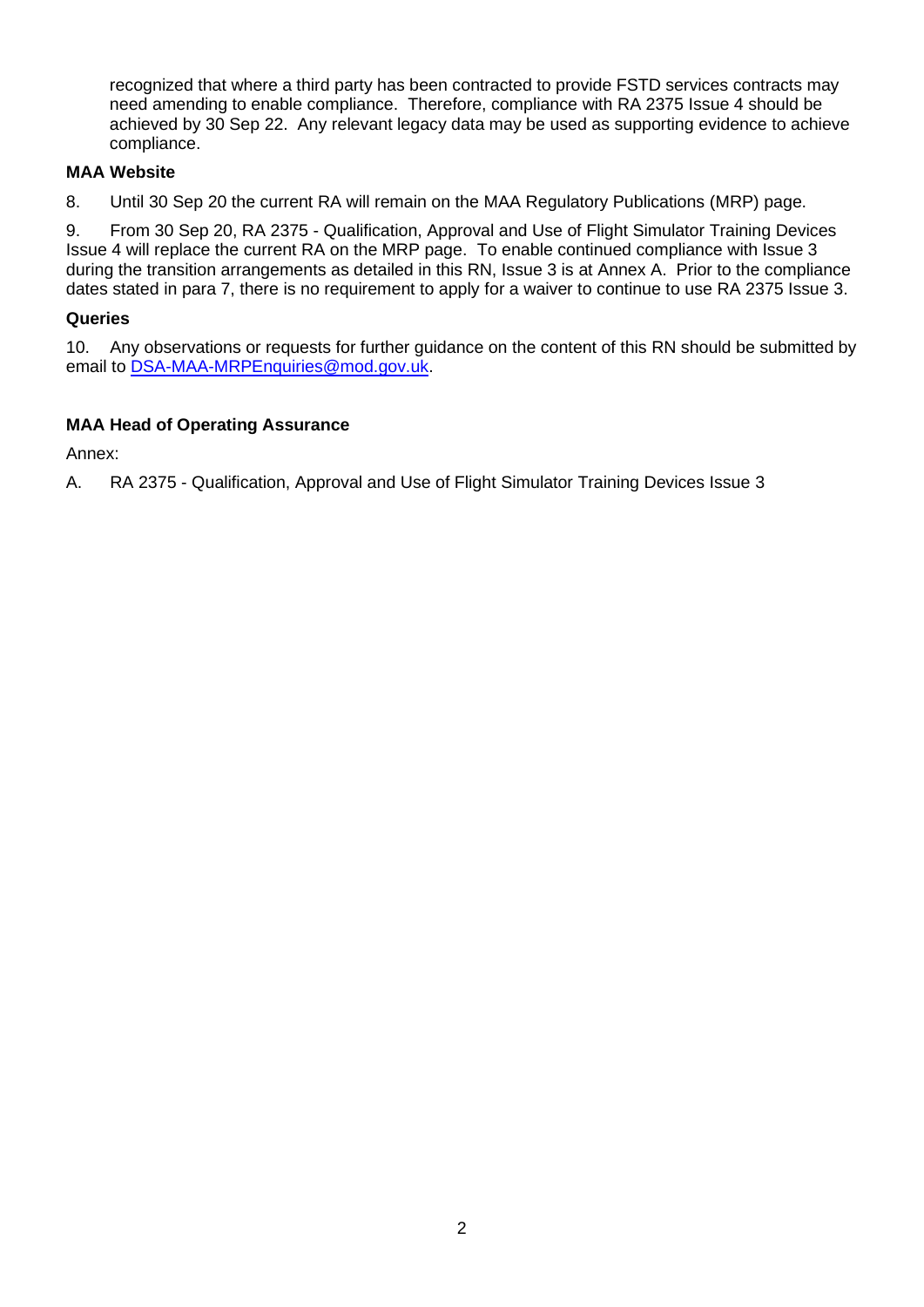# **RA 2375 - Approval and Use of Flight Simulator Training Devices**

| <b>Rationale</b>                                                     | ▶ Flight Simulator Training Devices (FSTD) may be used as either preparation or<br>substitution for live sorties in United Kingdom (UK) military Air Systems. However,<br>FSTD vary considerably in fidelity and because of this their use must not prejudice the<br>safe operation of that Air System. Careful consideration is therefore required to<br>ensure the FSTD is fit for purpose. ◀                                                                                                                                                                                                                                                                                                             |
|----------------------------------------------------------------------|-------------------------------------------------------------------------------------------------------------------------------------------------------------------------------------------------------------------------------------------------------------------------------------------------------------------------------------------------------------------------------------------------------------------------------------------------------------------------------------------------------------------------------------------------------------------------------------------------------------------------------------------------------------------------------------------------------------|
| <b>Contents</b>                                                      | 2375(1): Approval of Flight Simulator Training Devices<br>2375(2): Use of Flight Simulator Training Devices                                                                                                                                                                                                                                                                                                                                                                                                                                                                                                                                                                                                 |
| <b>Regulation</b><br>2375(1)                                         | <b>Approval of Flight Simulator Training Devices</b><br>Aviation Duty Holders ▶ (ADH) < and Accountable Managers<br>2375(1)<br>(Military Flying) (AM(MF)) shall approve for use the FSTD<br>within their Area of Responsibility.                                                                                                                                                                                                                                                                                                                                                                                                                                                                            |
| <b>Acceptable</b><br><b>Means of</b><br><b>Compliance</b><br>2375(1) | <b>Approval of Flight Simulator Training Devices</b><br>FSTD approvals should be renewed and recorded at least annually, or after<br>1.<br>any significant modification to the live ► Air System, < or the simulator, or its use, that<br>has a potential impact on the safe operation of the live ► Air System. < In doing so,<br>the approver should assess material differences between the simulator and the 'as<br>flown' ► Air System < configuration as part of his Air System Safety Case 1.                                                                                                                                                                                                        |
| <b>Guidance</b><br><b>Material</b><br>2375(1)                        | <b>Approval of Flight Simulator Training Devices</b><br>When assessing the fidelity of a FSTD the following considerations, as a<br>2.<br>minimum, are applicable:<br>Handling characteristics throughout the flight envelope.<br>a.<br>Performance characteristics throughout the flight envelope.<br>b.<br>Mission realism.<br>c.<br>Accuracy of cockpit layout.<br>$\mathsf{d}$ .<br>Realistic systems architecture (eg software menus etc).<br>е.<br>Representative visuals with sufficient acuity.<br>f.<br>Fidelity Assessments will normally be made by a current and qualified Test Pilot<br>assisted by ▶ Qualified Aircrew Instructors (Qualified AI) < who are current and<br>qualified on type. |
| <b>Regulation</b><br>2375(2)                                         | <b>Use of Flight Simulator Training Devices</b><br>$\triangleright$ ADH $\triangleleft$ and $\triangleright$ $\triangleleft$ AM(MF) shall determine the extent that<br>2375(2)<br>$\triangleright$ FSTD $\triangleleft$ can be used as a substitute for live flying based<br>on the fidelity of the system being used.                                                                                                                                                                                                                                                                                                                                                                                      |
| <b>Acceptable</b><br><b>Means of</b><br><b>Compliance</b><br>2375(2) | <b>Use of Flight Simulator Training Devices</b><br>ADH < and AM(MF) should assess FSTD for their fidelity to be used to<br>support flying training, currency and competency requirements including conversion to<br>type and instrument flying. Consequently, ▶ ADH < and AM(MF) should specify in<br>orders the amount of synthetic flying time and the training exercises that may be<br>conducted in such FSTD, and the periods in which these apply. Currency and training                                                                                                                                                                                                                              |

<sup>1</sup> ►Refer to RA 1205 - Air System Safety Cases.◄